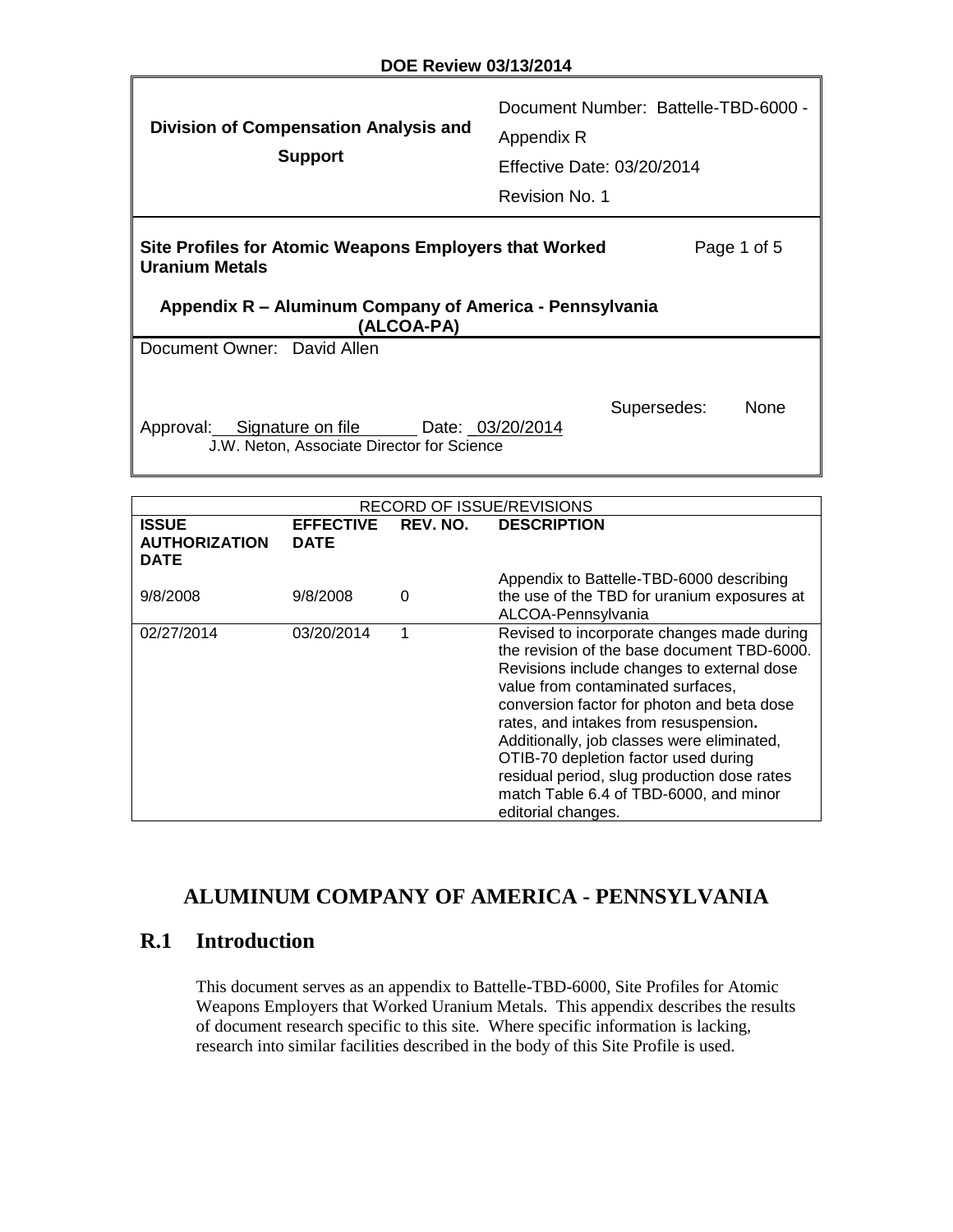| Document No.                  | Revision No. | <b>Effective Date:</b> | Paqe |
|-------------------------------|--------------|------------------------|------|
| Battelle-TBD-6000; Appendix R |              | 03/05/2014             |      |

# **R.2 Site Description**

The Atomic Weapons Employer Aluminum Company of America (ALCOA) had one site located in New Kensington, Pennsylvania. The facility was also known as Aluminum Research Laboratories; or the New Kensington Works (of ALCOA) on Pine and 9th Streets. It is listed as an Atomic Weapons Employer from 1943 through 1945 (DOE Web site). ALCOA was one of 14 facilities in the early 1940s that produced nuclear fuel for the X-10 pilot plant reactor in Oak Ridge, Tennessee and the production reactors at Hanford, Washington. The work was conducted in two buildings (#29 and #44) both of which are still standing with relatively little remodeling. (Young, 1987)

#### *R.2.1 Site Activities*

ALCOA used a unique welding process to "can" and seal uranium slugs produced by other facilities. Initiated in the spring of 1943, the work preceded under 15 purchase orders that resulted in the canning of approximately 100,000 slugs through 1945. Actual machining of uranium metal was apparently limited to experimental machine shop and laboratory situations. (Young, 1987)

# **R.3 Occupational Medical Dose**

No information regarding occupational medical dose specific to ALCOA-PA was found. Information to be used in dose reconstructions for which no specific information is available is provided in ORAUT-OTIB-0006 (ORAU 2011), the dose reconstruction project technical information bulletin covering diagnostic x-ray procedures.

## **R.4 Occupational Internal Dose**

No data were found in the Site Research database related to occupational internal dose during AEC work. The work performed at ALCOA-PA involved canning uranium slugs. Therefore, the internal doses are derived using air concentration values in the TBD for "Slug Production and Canning."

Table R.1 presents these intake estimates in pCi per calendar day to be used for each calendar year listed.

## **R.5 Occupational External Dose**

No data were found in the Site Research database related to occupational external dose during AEC work. The work performed at ALCOA-PA involved canning uranium slugs. Therefore, the external dose values in the TBD for "Slug Production and Canning" will be used.

Table R.2 presents these external dose estimates for each calendar year listed.

## **R.6 Dose from Residual Contamination**

A FUSRAP survey of ALCOA-PA was conducted on November 12, 1991. The survey consisted of direct readings of gamma, alpha and beta-gamma levels and dust samples for radionuclide analysis. The results demonstrated no measured levels above DOE-FUSRAP guidelines and radionuclide distributions were not significantly different from typical background levels for the area. Therefore, no exposure to residual contamination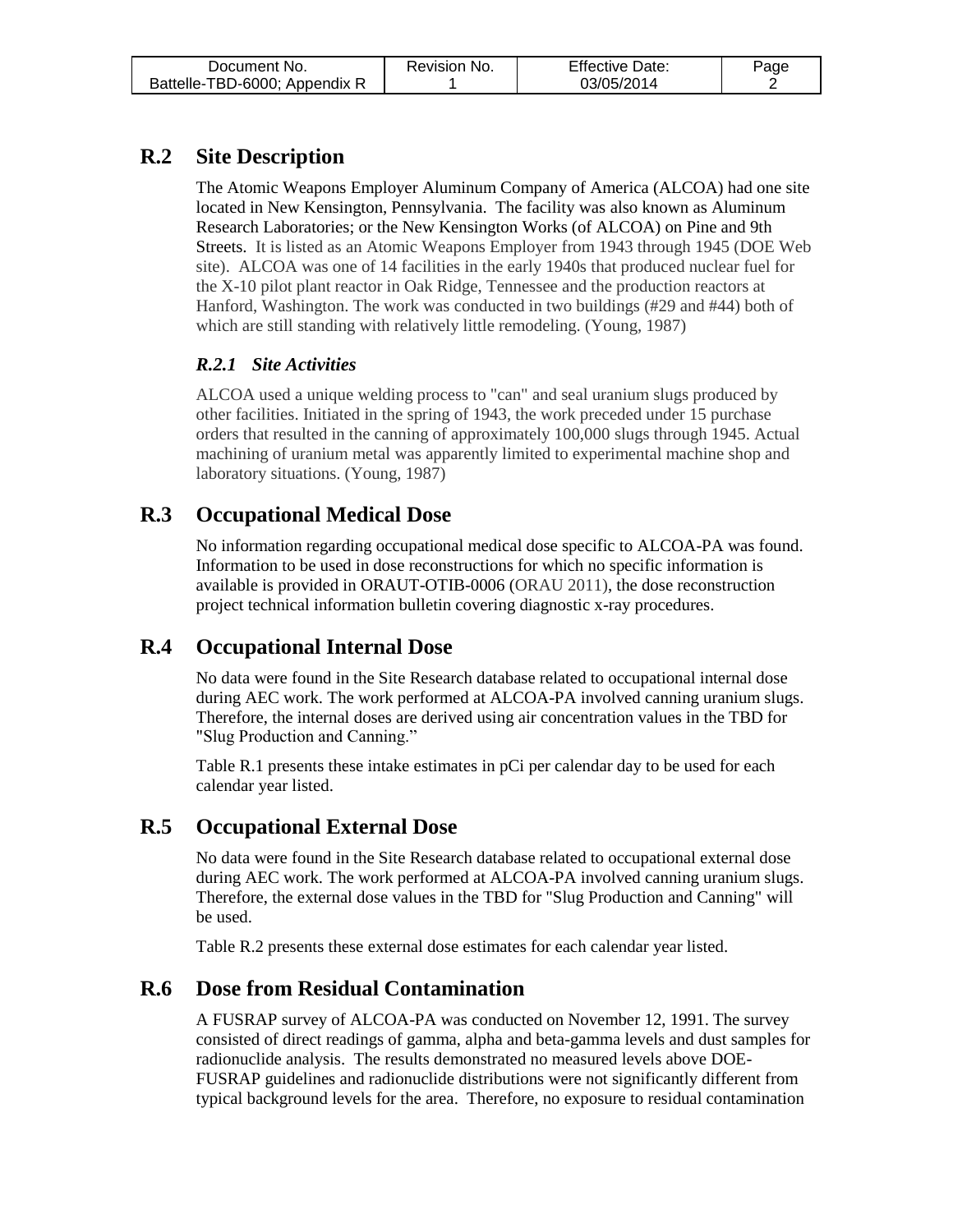| Document No.                  | Revision No. | <b>Effective Date:</b> | Page |
|-------------------------------|--------------|------------------------|------|
| Battelle-TBD-6000; Appendix R |              | 03/05/2014             |      |

is assumed after 1991. (Foley and Brown, 1992). A potential exists, however, for exposure due to residual contamination between 1946 and 1991 (NIOSH 2011).

Internal and external exposure estimates for the residual contamination period are based on the airborne levels from section R.4. The value was used to calculate the surface contamination using the technique in section 3.4.2 of the TBD. From this contamination, the inhalation intake was estimated using techniques from section 7.1.5 and the external dose was estimated using the conversion factors in section 3.4.2. The ingestion values used the ingestion value at the end of the operational period.

Each of these values were decreased throughout the residual contamination period utilizing techniques from ORAUT-OTIB-0070. The intake values and external dose values for each year are contained in tables R.1 and R2 respectively.

#### **R.7 References**

.

DOE web site, Department of Energy, Office of Health, Safety and Security, Find a Facility website, http://hsspublic.energy.gov/search/facility/findfacility.aspx

Foley and Brown, 1992. *Results of the Radiological Survey at the former ALCOA New Kensington Works, Pine and Ninth Streets, New Kensington, Pennsylvania*, R.D. Foley and K.S. Brown, Oak Ridge National Laboratory, October 1992. ORNL/RASA-92/5 (SRDB #16445).

NIOSH 2011, *Report on Residual Radioactive and Beryllium Contamination at Atomic Weapons Employer Facilities and Beryllium Vendor Facilities*, NIOSH, August 2011. http://www.cdc.gov/niosh/ocas/pdfs/tbd/rescon/rcontam0811.pdf

ORAU 2011, Dose Reconstruction from Occupational Medical X-Ray Procedures, ORAUT-OTIB-0006 revision 3PC-1, Oak Ridge Associated Universities, June 20, 2011.

Young, 1987. Letter to Wallo, *Recommendation For Site Visit Aluminum Company of America Site New Kensington, Pennsylvania*, Charles D. Young, The Aerospace Corporation, November 18, 1987 (SRDB #9557, pp 8-10)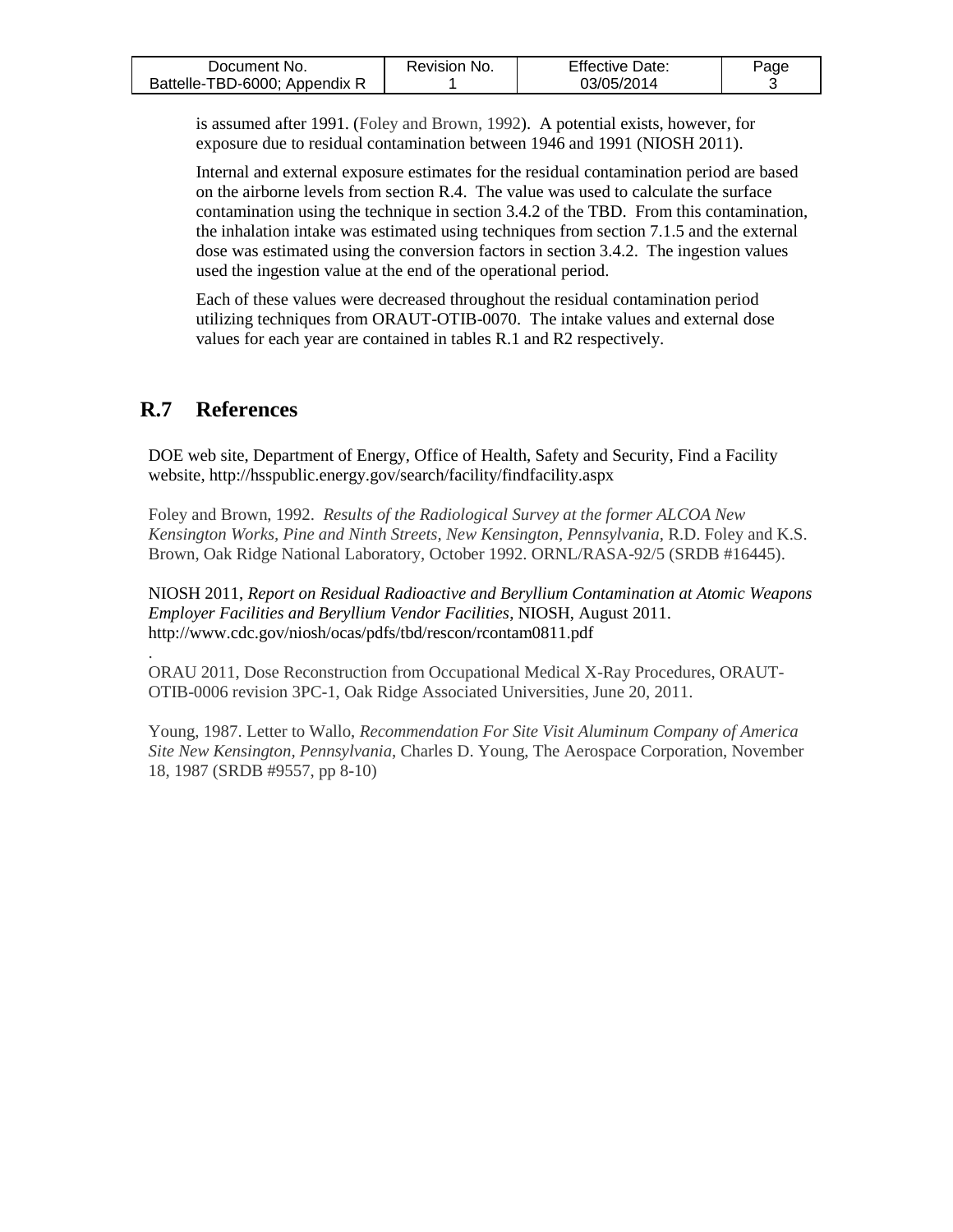| Document No.                  | Revision No. | <b>Effective Date:</b> | Page |
|-------------------------------|--------------|------------------------|------|
| Battelle-TBD-6000; Appendix R |              | 03/05/2014             |      |

#### **Table R.1 INTERNAL DOSE PATHWAYS - Inhalation and Ingestion of Uranium**

All intakes assume full-time employment for the given year.

Values represent the geometric mean of a lognormal distribution with a geometric standard deviation of 5

|               | <b>Operation</b> | <b>Inhalation</b> | <b>Ingestion</b> |            | <b>TBD Reference or</b>       |
|---------------|------------------|-------------------|------------------|------------|-------------------------------|
| Year          | <b>Phase</b>     | (pCi/d)           | (pCi/d)          | <b>GSD</b> | <b>Research Justification</b> |
|               |                  |                   |                  |            | Table 7.8 and 7.9 slug        |
| 1943-1945     | Operations       | 710               | 15               | 5          | production                    |
| 1946          | Residual         | 1.38              | 15               | 5          | See text                      |
| 1947          | Residual         | 1.08              | 12               | 5          | See text                      |
| 1948          | Residual         | 0.85              | 9.20             | 5          | See text                      |
| 1949          | Residual         | 0.66              | 7.20             | 5          | See text                      |
| 1950          | Residual         | 0.52              | 5.64             | 5          | See text                      |
| 1951          | Residual         | 0.41              | 4.42             | 5          | See text                      |
| 1952          | Residual         | 0.32              | 3.46             | 5          | See text                      |
| 1953          | Residual         | 0.25              | 2.71             | 5          | See text                      |
| 1954          | Residual         | 0.20              | 2.12             | 5          | See text                      |
| 1955          | Residual         | 0.15              | 1.66             | 5          | See text                      |
| 1956          | Residual         | 0.12              | 1.30             | 5          | See text                      |
| 1957          | Residual         | 0.09              | 1.02             | 5          | See text                      |
| 1958          | Residual         | 0.07              | 0.80             | 5          | See text                      |
| 1959          | Residual         | 0.06              | 0.62             | 5          | See text                      |
| $1960 - 1969$ | Residual         | 0.04              | 0.49             | 5          | See text                      |
| $1970 - 1979$ | Residual         | 0.0039            | 0.042            | 5          | See text                      |
| $1980 - 1991$ | Residual         | 0.00034           | 0.0037           | 5          | See text                      |